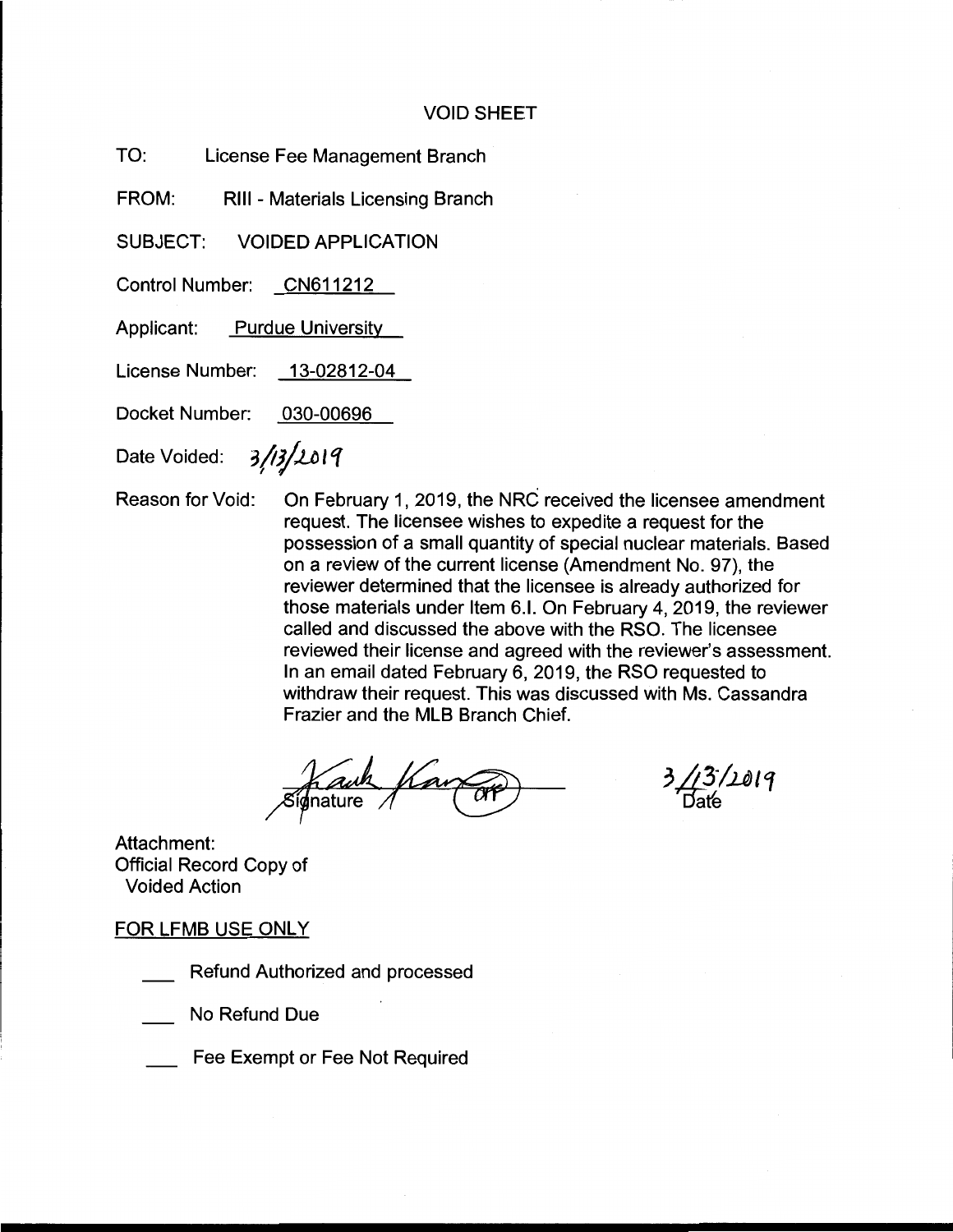| Comments: | Log completed |
|-----------|---------------|
|           | Processed by  |

 $\label{eq:2.1} \frac{1}{\sqrt{2}}\int_{0}^{\infty}\frac{1}{\sqrt{2\pi}}\left(\frac{1}{\sqrt{2\pi}}\right)^{2\alpha} \frac{1}{\sqrt{2\pi}}\int_{0}^{\infty}\frac{1}{\sqrt{2\pi}}\left(\frac{1}{\sqrt{2\pi}}\right)^{\alpha} \frac{1}{\sqrt{2\pi}}\frac{1}{\sqrt{2\pi}}\int_{0}^{\infty}\frac{1}{\sqrt{2\pi}}\frac{1}{\sqrt{2\pi}}\frac{1}{\sqrt{2\pi}}\frac{1}{\sqrt{2\pi}}\frac{1}{\sqrt{2\pi}}\int_{0}^{\infty}\frac{$ 

 $\frac{1}{2}$